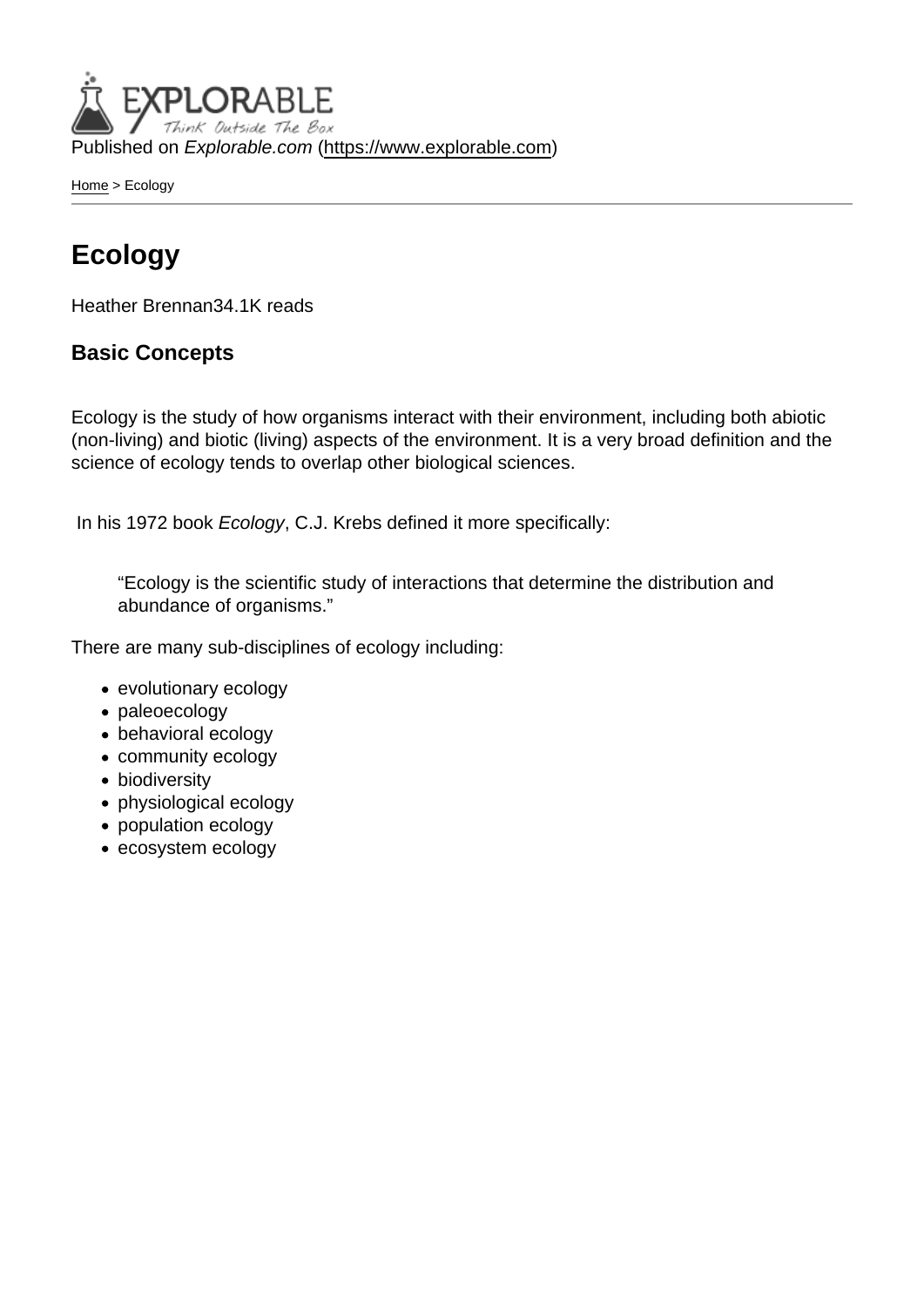

## **Ecological Levels**

There are three main levels of study in ecology:

### **1. Organism**

At the organism level, scientists examine how an individual interacts with the biotic and abiotic elements in his environment.

### **2. Population**

This gets expanded to the population level which looks at interactions of a group of individuals of the same species. It includes both how individuals interact with one another within the population and how the population as a whole interacts with its environment.

#### **3. Community**

The community includes all of the species within the environment. Community studies tend to focus more on how energy, nutrients, and resources, pass through an environment.

# **Defining Environment**

Environments can be large like the sea or small like a drop of tap water. They can be natural such as forest or manmade, such as a planted field of crops. Elements of the environment that organisms interact with include:

- other members of their species
- other species (both flora and fauna)
- weather
- habitat factors
- man's interference in the habitat
- climate change
- habitat loss